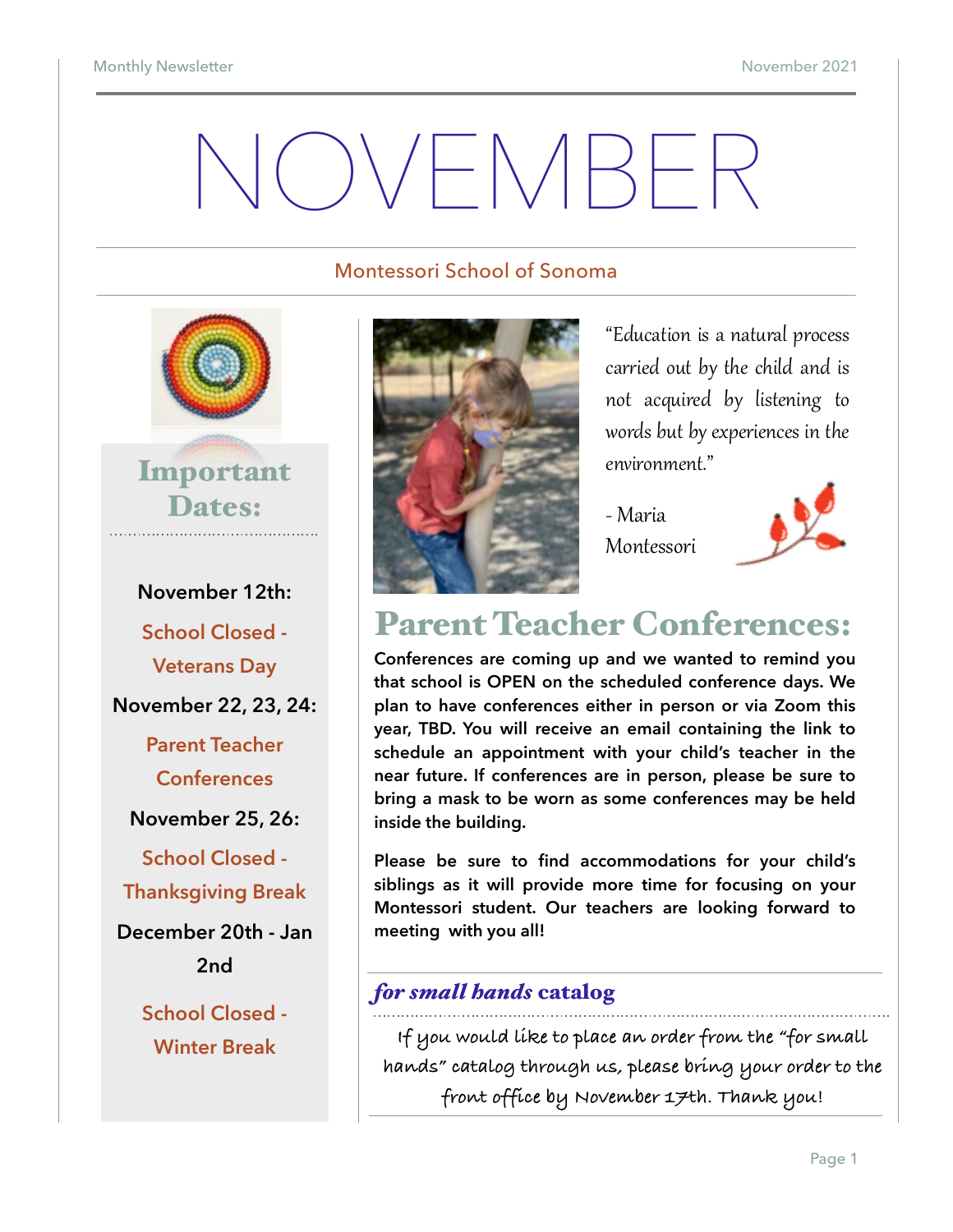

### Reminders:

#### Sharing:

**We've enjoyed seeing and hearing about the sharing that has come to school. Thank you!** 

**We have changed our format and if your child is interested in bringing a small item for sharing they will have a specified day. Please encourage them to bring a creation of their own making, a book, a nature discovery, or a photographic memory and place it in the sharing basket at drop off. More info in Primary Corner!** 

#### Drop off/Pick Up:

**Please be sure that you, or whoever is dropping off or picking up, is signing your child in and out of school on the clipboards. This documentation is state mandated, so please ensure that an adult is signing.** 

#### School Absence:

**If your child will be missing school, please call or email to let us know! We can be reached at 707-996-2422 or [info@montessorisonoma.com.](mailto:info@montessorisonoma.com)**

# Health Policy Reminder:

We realize that COVID-19 has been affecting many of our decisions in the past year and a half, and, is still on the forefront of many of our school policies. Please remember that regardless of COVID-19 we still have a Health Policy in place to keep our staff and students healthy so that we can continue to stay open and serve our families. Please review our Health Policy below. If you still have questions regarding our COVID-19 policies, please do let us know.

### Health Policy:

Winter is a time for colds and flu. We would like to make every effort to keep our students and staff healthy. In deciding whether or not to send your child to school when s/he is only a "little bit sick", a general rule of thumb is if the child is too sick to play outside, s/he should stay at home. Please observe the following:

#### **KEEP YOUR CHILDREN HOME IF:**

- \* If s/he has a fever or has had one during the previous **24 hours**. \* If s/he has vomited in the last **24 hours**.
- 
- \* If s/he has a heavy nasal discharge or green nasal discharge.
- \* If s/he has a constant cough.
- \* If s/he is fussy, cranky, and generally not their best.
- \* If s/he is tired. Rest at such times may prevent the development of serious illness.
- \* If s/he has a communicable disease. Please notify the school if this is the case.

A child should stay home in the event of vomiting, diarrhea, or fever. If this occurs at school we will call a parent so that the child can be picked up. We ask that the child not return to school until at least 24 hours after the last episode of vomiting, diarrhea or fever. We also ask that the child be kept home if s/he has mucus that is green. S/he may return to school when the mucus is clear. We are not able to accommodate sick children. Please do not bring your children to school if they are sick. We would appreciate it if you would advise the school if your child has a contagious disease/condition so that we can alert other parents and staff, and guard against further spread.

**PLEASE CALL THE SCHOOL TO INFORM US IF YOUR CHILD** *WILL NOT BE ATTENDING CLASS FOR THE DAY.* **THANK YOU.**

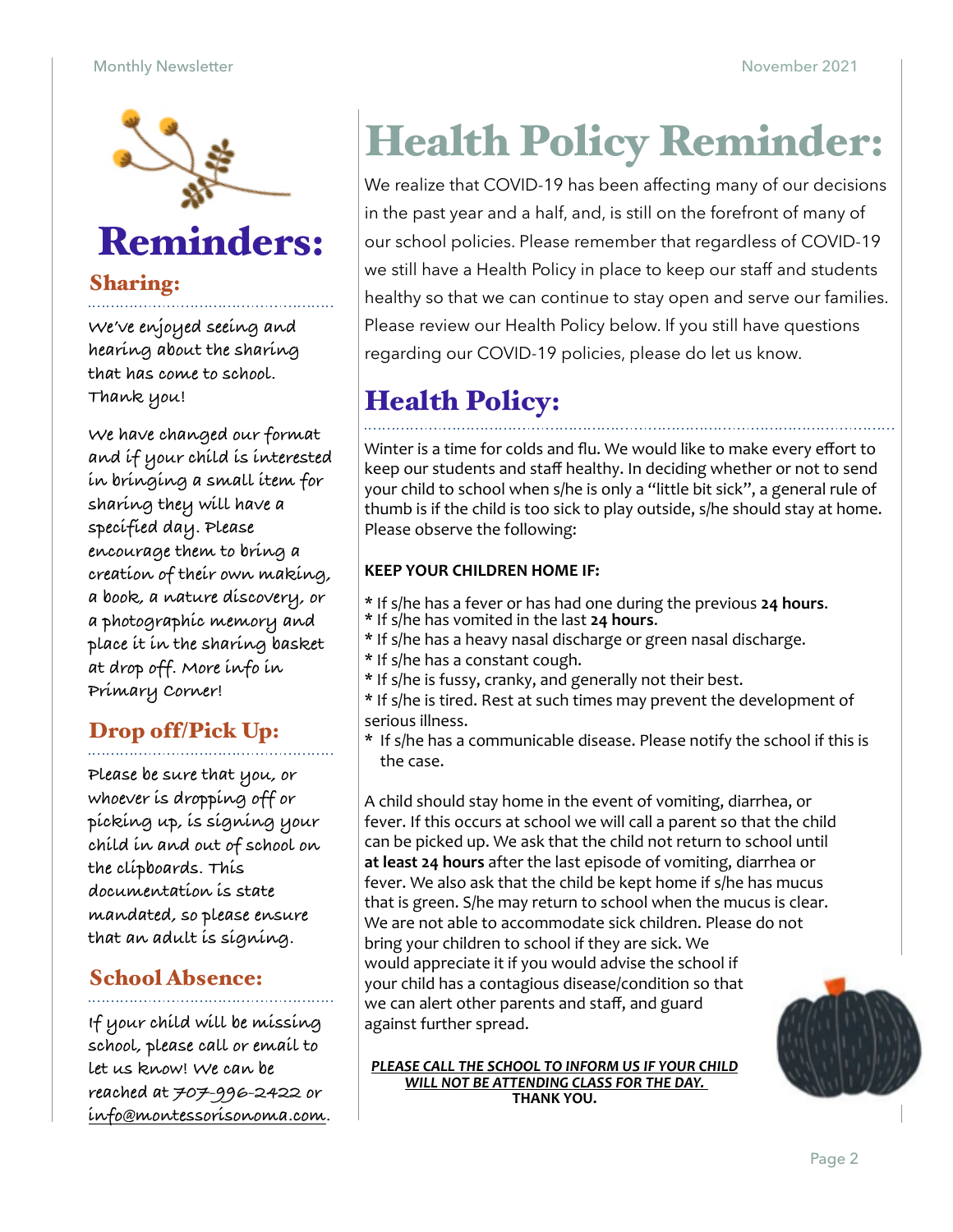### Infant Corner:



Hello Families,

We are happy to have added a new classmate, Tate, last month. Welcome Tate!

For conferences this Fall, we will be sending a detailed email to each family including specific information about your child's time with us. Due the COVID, we feel it is easier than meeting in person. We will try to anticipate any questions you might have about our time at school, and we will try our best to

answer them. This being

said, please respond to the email with any questions you have and we'd be happy to help.

Information we will be providing:

- Your child's personal favorite activities (either a favorite toy and/or songs).
- Our classroom routine.
- The words and phrases we've been using.
- Some tips on how to use positive language at home.

School will be closed for Thanksgiving Break Thursday Nov. 25<sup>th</sup> and Friday Nov. 26<sup>th</sup>. Enjoy your family time together!

*- Katherine & Karina* 



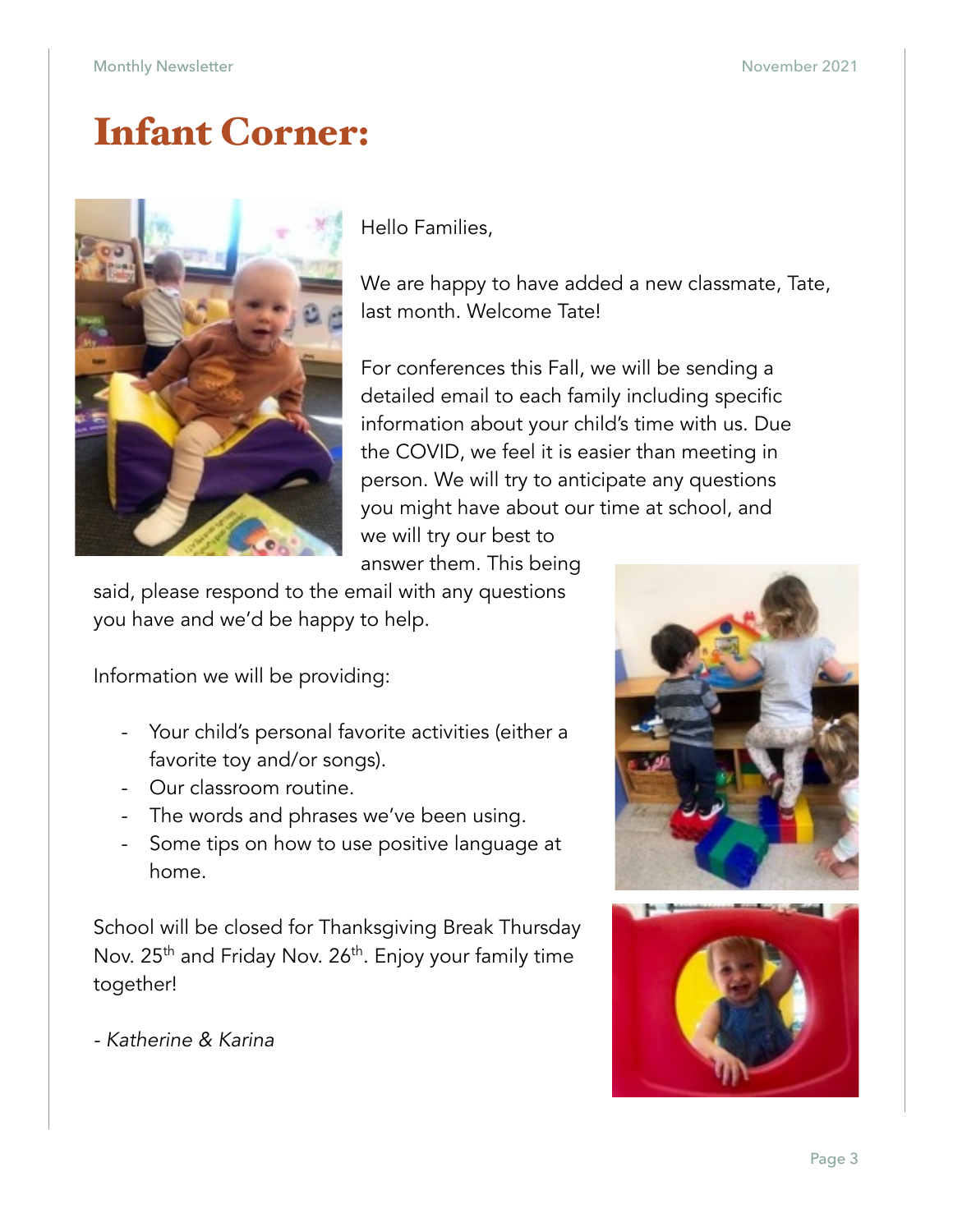### Toddler Corner

#### Happy November!

 We enjoyed our October activities including new songs, fun art projects and different shelf works. We painted bats with marbles and pumpkins on our easel. At the end of the month we carved a happy face pumpkin using as many shapes as we could think of for the face.

It was fun to see everyone at our Zoom Open House. Thank you for logging on! For those of you who missed it I went over our daily schedule, which you can see below:

| $8:30-9:30:$    | <b>OUTSIDE</b>         |
|-----------------|------------------------|
| $9:30-9:35$     | CLEAN UP/WASH HANDS    |
| $9:35-10:00$    | <b>CIRCLE</b>          |
| $10:10-11:00:$  | WORK TIME/BATHROOM     |
| $11:00-11:15:$  | <b>STORY TIME</b>      |
| $11:15 - 11:45$ | LUNCH                  |
| $11:45 - 12:30$ | OUTSIDE/PICK-UP        |
| $12:30 - 2:30:$ | NAP                    |
| $2:30 - 3:00$   | SNACK/BOOKS            |
| $3:00 - 4:00$   | <b>OUTSIDE/PICK-UP</b> |
|                 |                        |



Conferences: We will meet personally this month for parent/teacher conferences. Please watch for the email to digitally sign up. Conference days are November 22-24.

Weather: We have welcomed the rain with open arms and will be going outside any chance that we can. Raincoats and boots are great for school. Please label both as we take the boots off while we are inside. Also, if we send wet clothes home, please be sure to bring clean ones back in return.

#### One of our Thanksgiving Songs:

*Hello Mr. Turkey, how are you? Hello Mr. Turkey, how are you? With a gobble gobble gobble And a wobble wobble wobble Hello Mr. Turkey, how are you?* 

Holiday Toys: As the holiday season approaches it will be time to begin

shopping for gifts for our loved ones. Choosing toys can be a difficult decision. Here are some questions you might ask yourself before you make a purchase.

- Does this toy do what my child expects it to?
- Will my child be able to make this toy work?
- Is this toy too delicate? Will it break in my child's hands?
- Do I foresee saying "shhhhh" every time my child uses this? Is it too noisy?
- Does this toy have to many pieces to keep track of?

We recommend not resisting the urge to buy more of the same things you might already have. Your child's idea of enough is not the same as yours. More horses or trucks may be a must in your house! Enjoy your child's excitement.

Happy Thanksgiving, *Christine & Cara*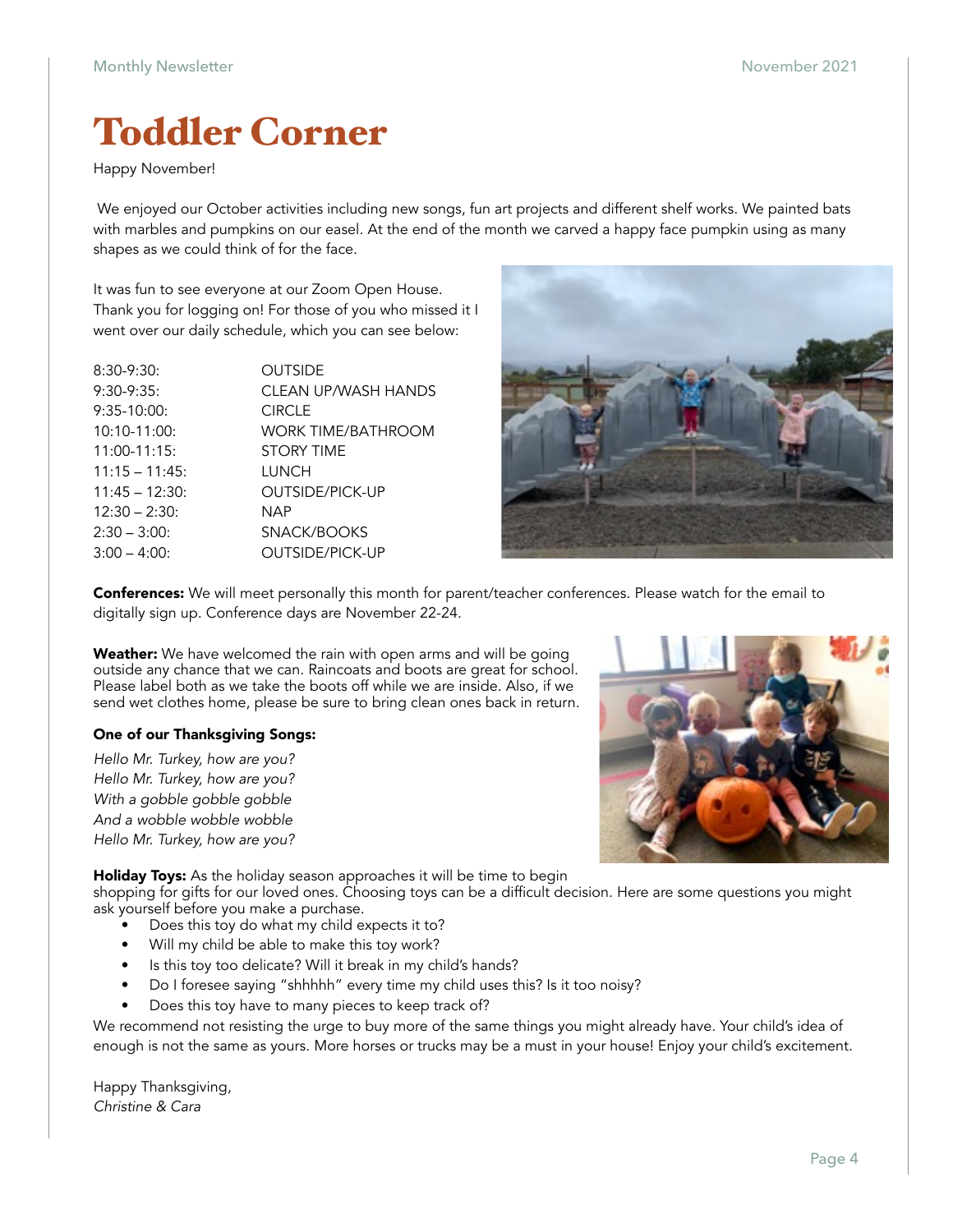### Primary Corner:



Dear families,

November is a busy month: We are changing the clocks, meeting for conferences and celebrating Thanksgiving at school and at home. The overall focus will be the continent of North America, native animals and people, and most fundamental needs such as clothing, food, shelter, transportation and safety/hygiene. We are now beginning our peace journey around the globe. If you have stories, items, pictures or maps that are relevant



and you would like to share, we will include them in our curriculum.

With the colder weather children are encouraged to bring several layers of clothing as well as mittens and hats. We are making an extra effort to help all children to gather up these items to go back home in the afternoon. Please, indicate what clothing can remain at school. Please,

no umbrellas!

Clean masks that fit well and can be handled by your child independently are very important. We frequently check lunch boxes for an extra mask, especially after lunch. If children are clustered with friends during outside play, they are asked to wear their mask. Please know that we are committed to provide a healthy and safe environment for all children.

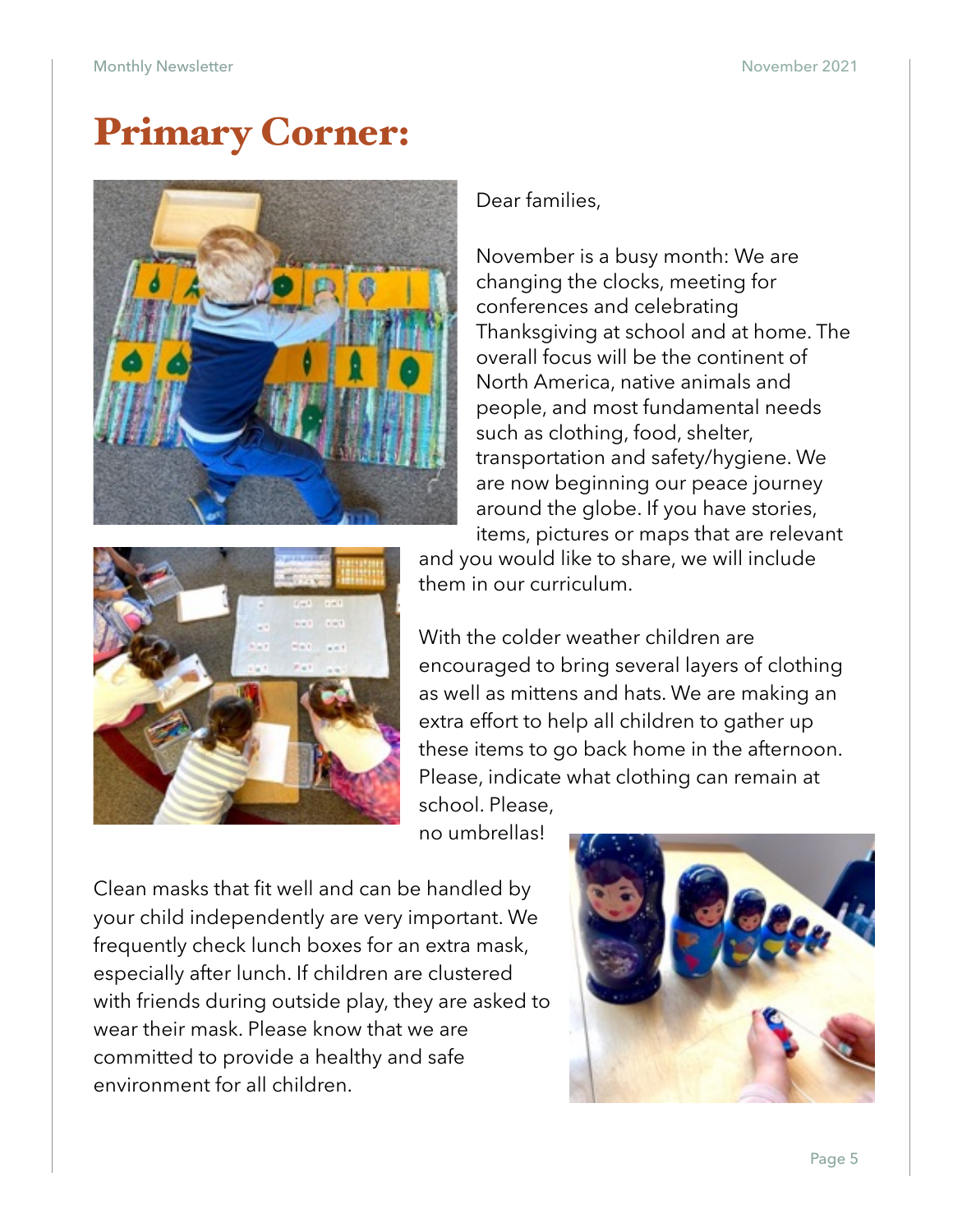### Primary Corner Cont':

#### **Sharing:**

All four groups have settled in and begun to build a community of friends. Sharing means connecting in a joyful and innocent way with our peers at school. It fosters vocabulary and public speaking. It also is a practice of listening and respect. Sharing has become very popular and here is a quick review of appropriate items to bring.

Items to be shared:

Books without commercial characters (Please review October newsletter)

Nature items

Handmade crafts

Paintings

Pictures of a trip or relatives

**Every child will have a date especially for them. Please note your child's day and remember to label the item with your child's name.** 

**Sharing days are on Fridays.**

| <b>Date</b>                                            | <b>Morning Primary</b>              | <b>Afternoon Primary</b>                |  |  |
|--------------------------------------------------------|-------------------------------------|-----------------------------------------|--|--|
| Friday, Nov. 5                                         | Adam, Camryn, Dexter, Abigail, Beau | Andalie, Bonnie, Cohen, Arthur, Cassidy |  |  |
| Friday, Nov. 19                                        | Emmalyn, Faith, Finn, Haylee, Indy  | Emilia, Eli, Charlie, Colton, Emerie    |  |  |
| Friday, Dec. 3                                         | Jordy, Leo, Jemma, Jonny            | Gemma, Jordan, Mary Claire, Maika       |  |  |
| Friday, Dec. 10<br>Margaux, Nate, Kaiden, Layla, Quinn |                                     | Margaux, Niah, Paxton, Madeleine, Max   |  |  |
| Friday, Dec. 17                                        | Penelope, Reign, Riley, Walker      | Ronin, Winter, Melody, Rhett, Victoria  |  |  |

We hope you can enjoy the Holiday with all of your family members!

Sincerely, *-Barbara and Rachel*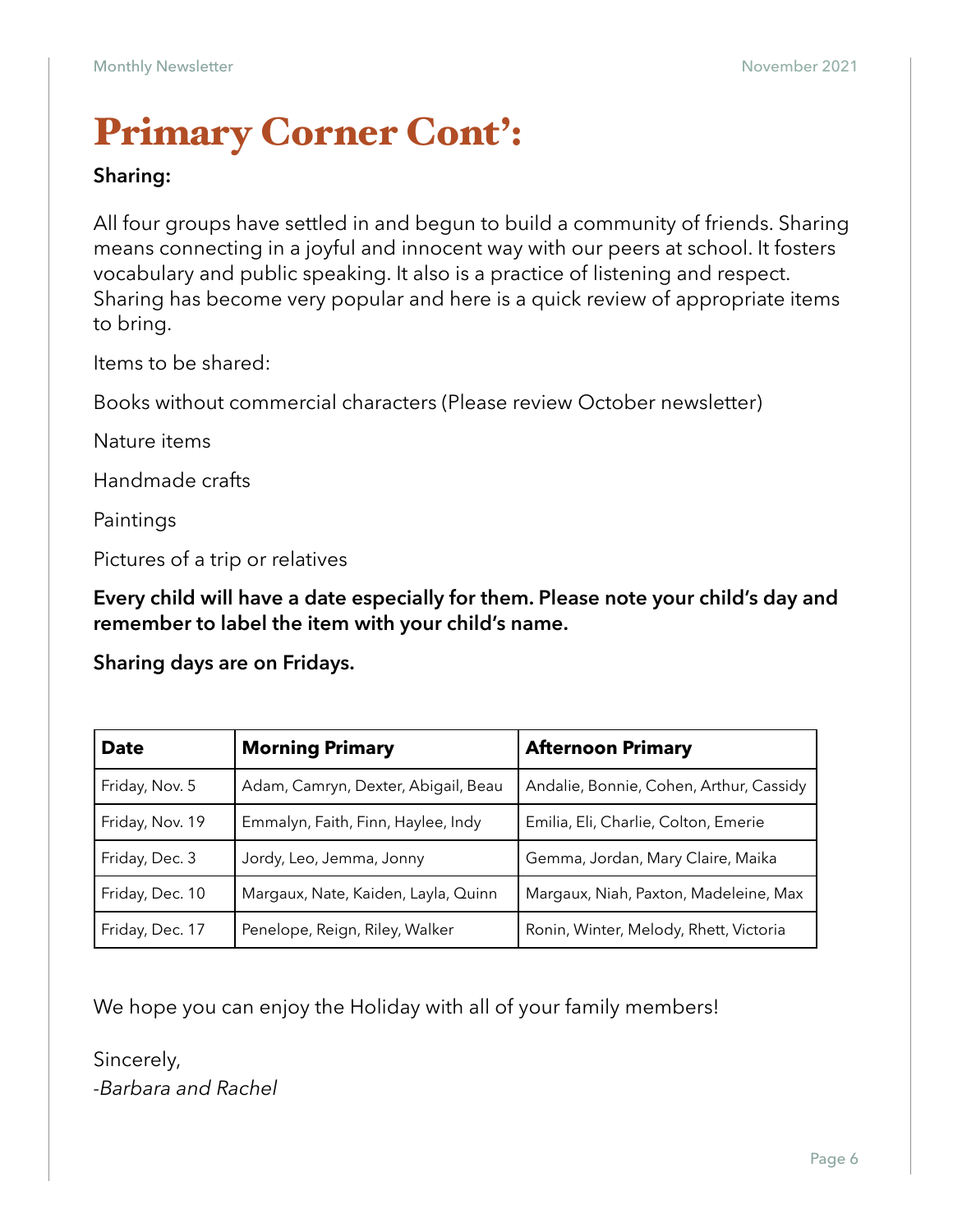## Childcare Enrichment Corner:

Dear Childcare Enrichment Families,

We had so much fun in October! Now we know all about the different things that we can get from a farm, and all of the different animals that live there. The children really enjoyed decorating our classroom for Halloween; we made handprint ghosts to hang from the ceiling, and used apples to stamp orange pumpkins. We also loved singing *Five Little Pumpkins, Five Bats Hanging in the Steeple*, and dancing to Halloween songs.











paintbrushes. Finally we will end with Winter, and will learn how to fold and cut paper snowflakes before we move on to December!

Our author of the month, James Dean, is a class favorite. He is the author of all of the Pete the Cat books and songs. His books are filled with funny stories and catchy songs that are a favorite to all. Pete the Cat books show us many examples of kindness, sharing, friendship and of course Pete's famous saying, "It's all good!" We will also spend some time learning about what it means to be thankful. The children will help us create a thankful turkey, and at circle time we will talk about all the things

we are thankful for. We look forward to another month full of learning and creativity!

Thank you, *-Danielle and Natasha*